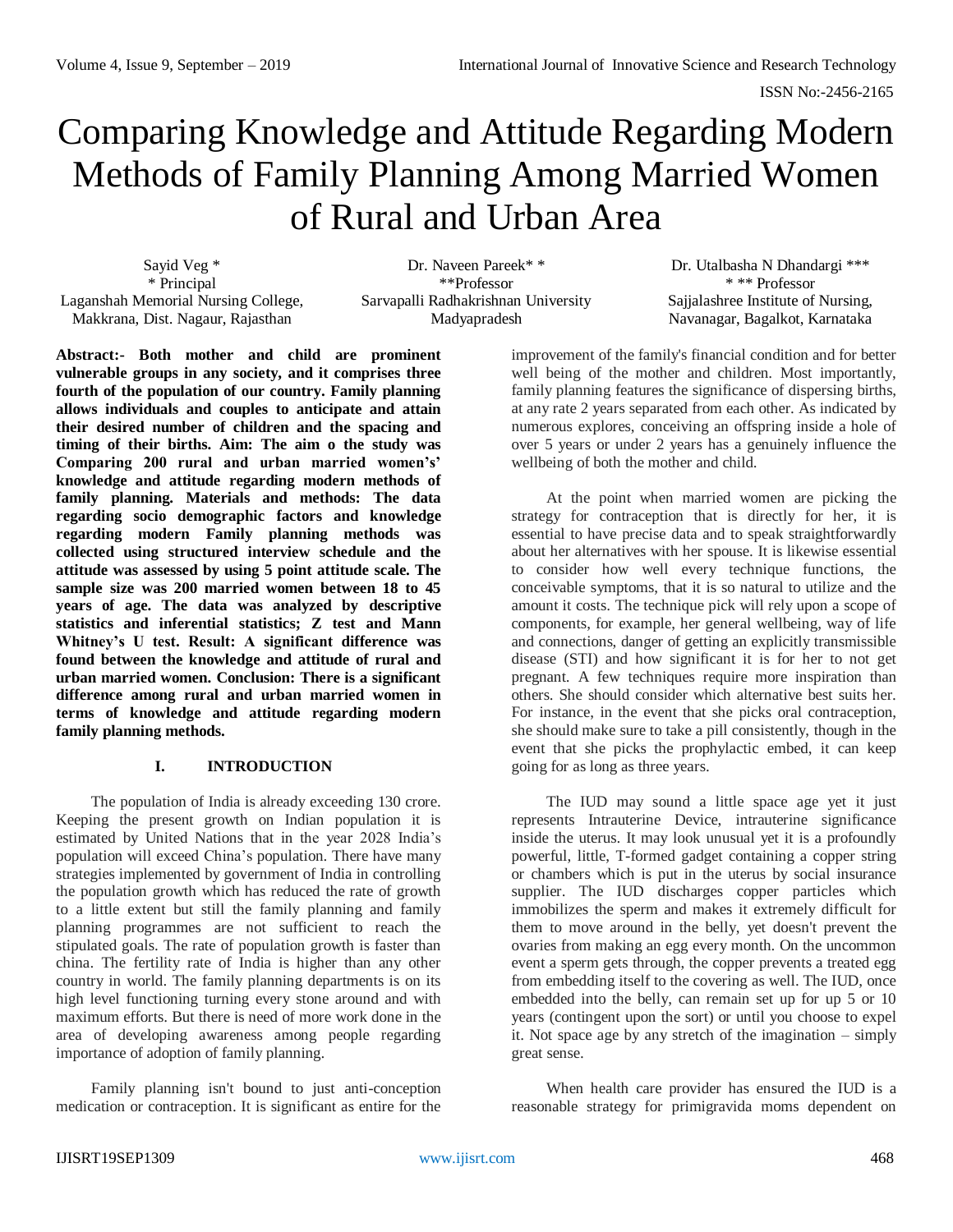restorative history and once ladies have chosen to utilize it, there truly isn't a lot to do. The IUD is embedded into the lady's belly through her vagina by a well-prepared medicinal services supplier where it remains for up to 5 or 10 years relying upon the sort. Ladies can obviously change.

# **II. THE OBJECTIVES OF THE STUDY ARE**

- $\triangleright$  To assess knowledge and attitude regarding modern methods of family planning among married women residing in urban and rural areas.
- $\triangleright$  To compare the level of knowledge and attitude regarding adaptation of modern methods of family planning among married women residing in urban and rural areas.

# **III. HYPOTHESES**

- $\triangleright$  H<sub>1</sub>: There will be a significant difference between the knowledge levels of urban married women than the knowledge level of rural married women.
- $\triangleright$  H<sub>2</sub>: There will be a significant difference between the attitude score of urban married women than the attitude score of rural married women.

Materials and methods: explorative comparative survey design was used for the study. Variables of the study were knowledge, attitude, determinants and socio-demographic variables. The present study was conducted in rural PHC Jusari,Makrana which is a rural area of district nagaur, Rajasthan, and Goura Baas, which is an urban area of Makrana, district Nagaur, Rajasthan.

The study Sample size was 200 married women who are in the age group of 18-45 years. Out of 200 subjects, 82 married women were selected from Jusari, tal Makrana rural area and 118 married women were selected from urban area of Makrana, district Nagaur, Rajasthan. The sample was selected by convenient sampling technique. The tools used for the study were structured questionnaire to collect data regarding knowledge and socio demographic factors, 5 point attitude scale was used to collect data regarding attitude. The data was analyzed using descriptive and inferential statistics.

# **IV. FINDINGS OF THE STUDY**

Among 200 married women 60 (30 %) married women had poor knowledge among which 19 (9.5 %) were from urban area and 41 (20.5%) were from rural area. 87 (43.5 %) married women had average knowledge among which 61 ( 30.5 %) were from urban area and 26 (13%) were from rural area. 53 (26.5 %) married women had good knowledge among which 38 were ( 19 %) were from urban area and 15 (12.5%) were from rural area.



Fig 1:- Distribution of sample according to their level of knowledge regarding modern methods of family planning.